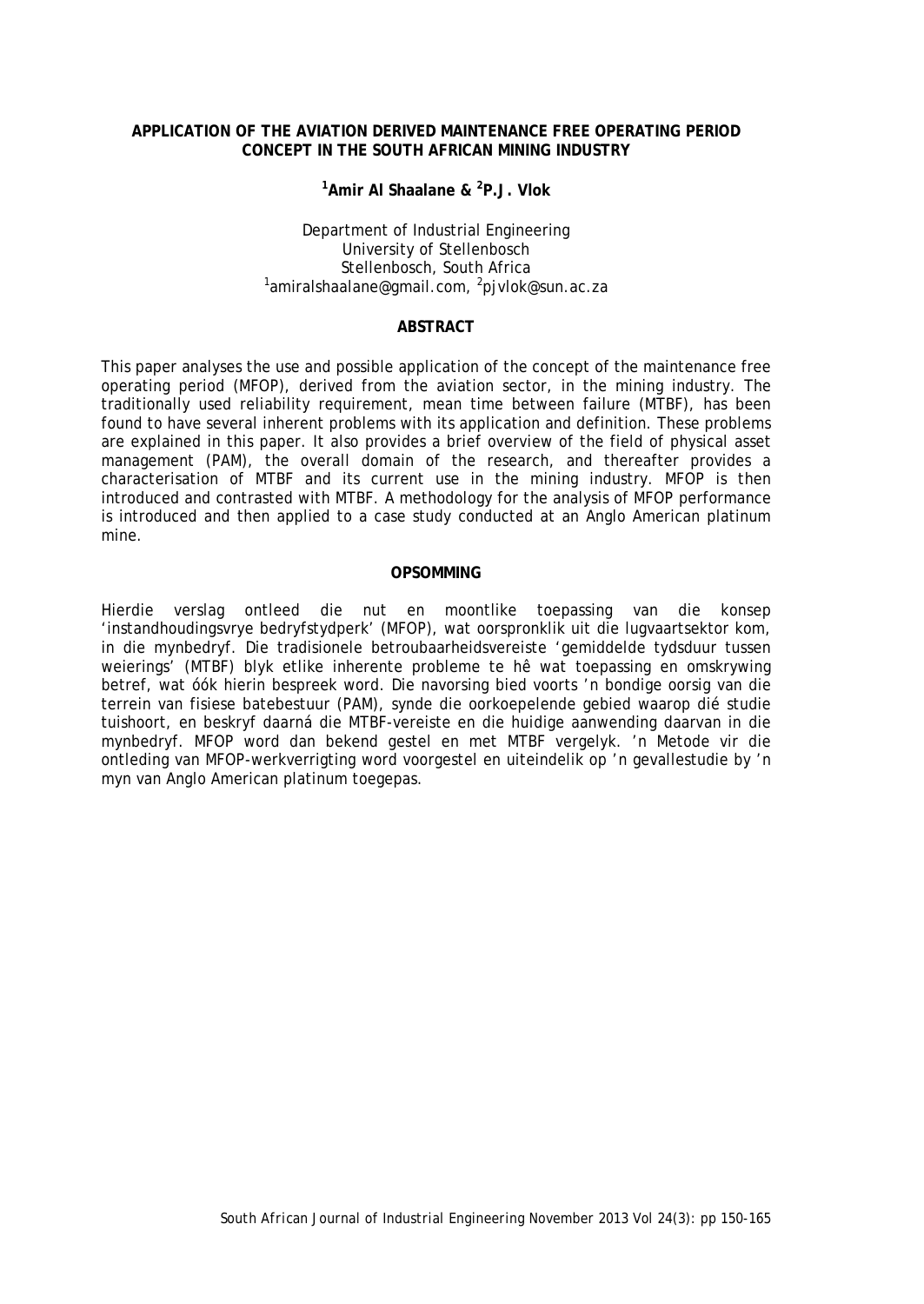### **1 INTRODUCTION**

In the current extremely competitive industrial environment, optimised maintenance decisions and programmes are becoming increasingly important to asset-centric organisations. Trillions of dollars are spent every year around the world to maintain plant systems and equipment. Heng et al. [1] state that, in 1981, plants in the United States had already spent more than US \$600 billion to maintain their critical plant systems. It is a massive industry, not only in terms of expenditure, but also in terms of maintenance activities; it therefore needs optimised maintenance activities to gain maximum benefit for the operator at the lowest cost. This vital industry recently saw the creation and implementation of the British Standard Publicly Available Specification 55 (PAS 55), which deals specifically with PAM. This has been bolstered even further by the forthcoming creation of an International Organization for Standardization (ISO) standard on PAM from the Publicly Available Specification (PAS) 55 standard, to be known as ISO 55000. Within PAM and PAS 55 there are certain primary requirements to optimise asset management activities: acquire, utilise, maintain, and renew. This research concerns itself with the 'maintain' asset management activity within the PAS 55 realm.

As with most industries, in maintenance there is a constant drive to improve the status quo. Mobley [2] points out that maintenance is one of the driving factors behind reliable and efficient operations. However, many industries still knowingly perform ineffective maintenance action. As a result there is a constant push, especially in the engineering discipline, to optimise methods and practices.

An important part of maintenance is reliability and the reliable operation of equipment. To quantify reliability, reliability metrics or maintenance interval metrics are used. These are an intrinsic and fundamental part of maintenance, which in turn makes up a significant segment of the life cycle of activities performed on an asset. This research specifically concerns itself with the definition of reliability metrics and their application. These are discussed in the sections that follow.

### **2 PHYSICAL ASSET MANAGEMENT**

To understand the relatively new term of PAM correctly, we start with a definition. The one below comes from Vanier [3],[4]:

*... a systematic process of maintaining, upgrading and operating physical assets cost effectively. It combines engineering principles with sound business practices and economic theory, and it provides tools to facilitate a more organised, logical approach to decision-making. Thus, asset management provides a framework for handling both short- and long-term planning.*

It is important to note that PAM should not be confused with the well-known term 'asset management', which stems from the financial sector. Hastings [5] calls this form of asset management the "accounts view*"*, where assets are split into the two financial terms of fixed and current assets. Amadi-Echendu et al. [6] point out that there should be a clear distinction between 'engineering' asset objects and 'financial' assets. Financial assets are traded on the stock exchange or form part of patent rights, and only exist as contracts between legal entities. Engineering objects can be categorised as items such as inventories, equipment, and land and buildings; what differentiates these from financial objects is that they can exist independently from any organisation or contract. To avoid confusion, PAM is also sometimes referred to as 'engineering asset management'.

PAM concerns itself not only with maintenance, but also with the entire life cycle of physical assets, and the alignment of the organisation's assets with the overall goals of the organisation. Both Amadi-Echendu [7] and Woodhouse [8] make the point that aligning utilisation and management towards desired stakeholder performance is a key challenge for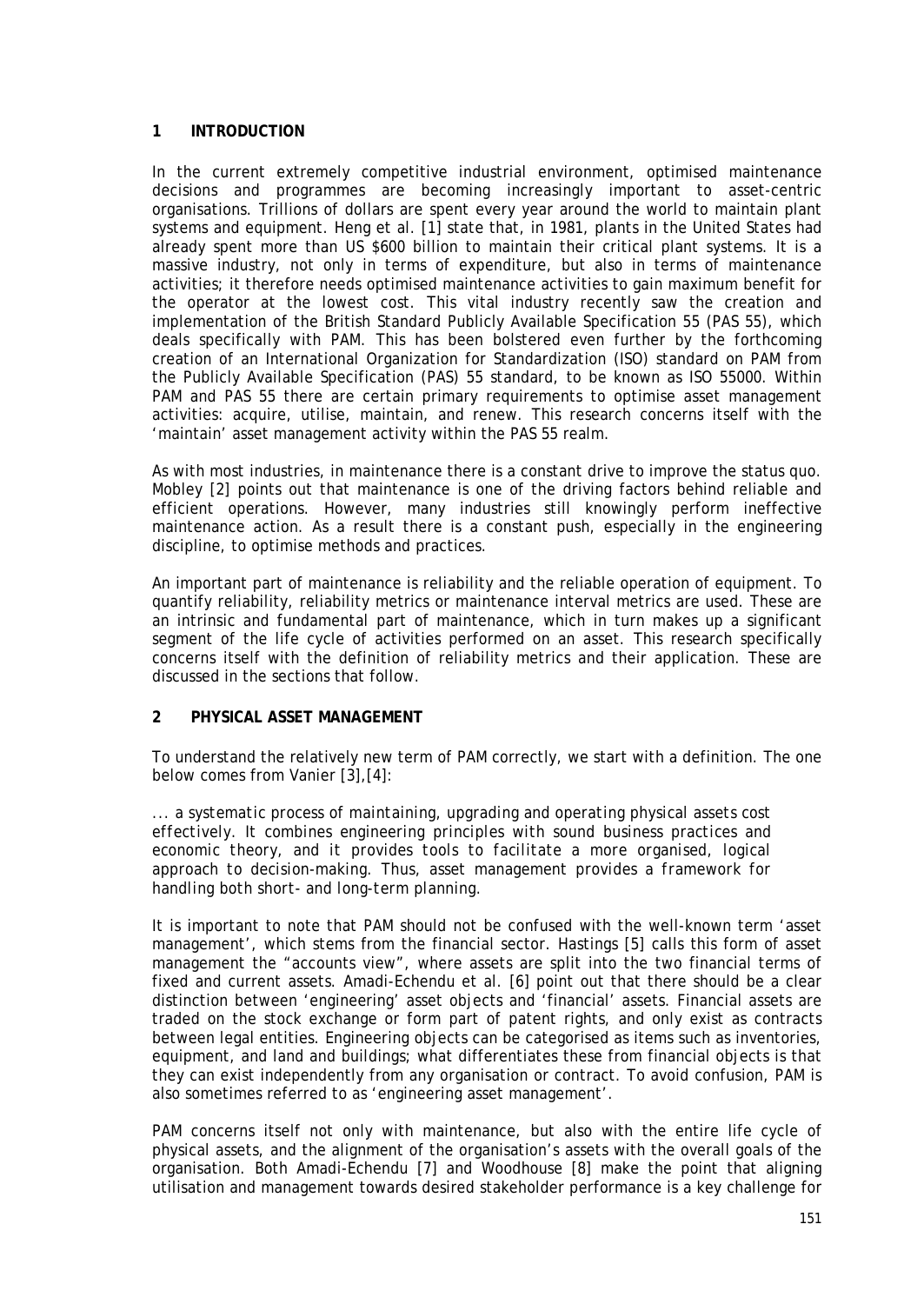PAM. PAM represents [8] the best sustainable mix of both 'asset care' and 'asset exploitation'. Here, asset care is the high level term coined to describe the mix of tactical and non-tactical maintenance activities that are performed, and asset exploitation describes the use of an asset to meet some organisational objective or goal.

Due to PAM's intrinsic and cross-functional nature within an organisation, it has yielded the formation of a standard on the topic. The PAS 55 standard was created from the need to formalise PAM, and attempts to bridge the gap usually found between senior management and lower level maintenance management. PAS 55 is published by the British Standards Institution, and is split into two parts [9]: PAS 55-1 deals with the specifications for the optimised management of physical assets; and PAS 55-2 deals with the guidelines for the application of PAS 55-1. The widespread acknowledgment of the PAS 55 standard within industry is now being formalised into an ISO standard, and will eventually be known as ISO 55000.

PAS 55 [9] defines PAM in a manner similar to that of Vanier [3], with this definition:

*the systematic and coordinated activities and practices through which an organisation optimally and sustainably manages its assets and asset systems, their associated performance, risks and expenditures over their life cycles for the purpose of achieving its organisational strategic plan.*

Similarities can be seen in both definitions. They both describe how PAM encompasses a much broader and different set of objectives and activities than the traditional term associated with PAM – maintenance. [Figure 1](#page-2-0) shows the hierarchy of an asset management system, and within that, where this research places itself.

This research deals with the management of assets or asset systems and, therefore, more specifically with maintenance on these assets; and with their performance assessment and improvement. PAS 55 [9] specifically emphasises communication between the organisation's strategic plan and the on-the-ground daily activities of individual departments.



<span id="page-2-0"></span>**Figure 1: Hierarchy of an asset management system [9]**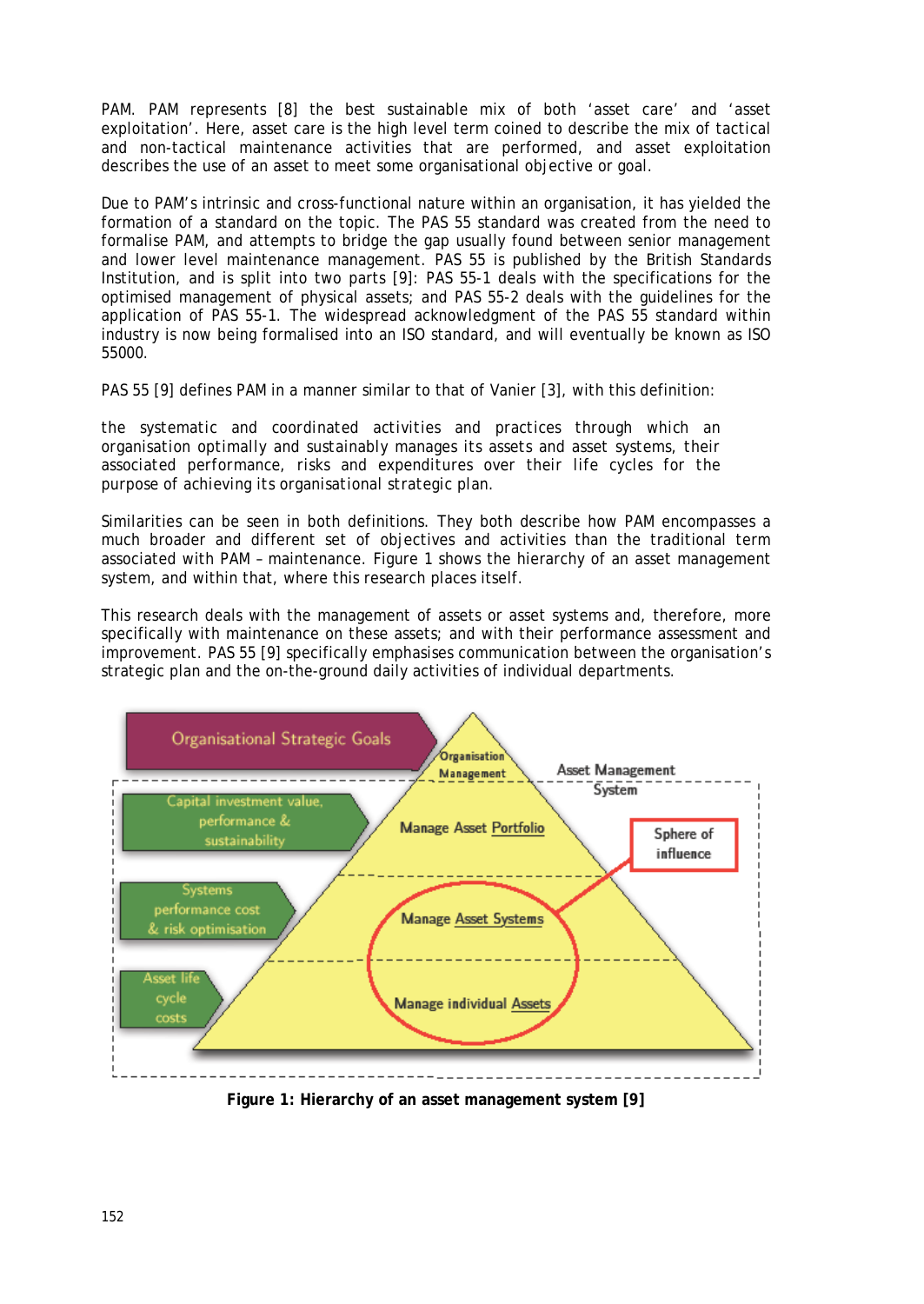### **3 CURRENT USE OF MEAN TIME BETWEEN FAILURE (MTBF) IN MINING**

The mining industry can very clearly be characterised as an asset centric or asset intensive industry. Large numbers of physical assets need to interact closely to achieve the organisation's strategic goals, and thus create a profit for the organisation. As previously stated, PAS 55 [9] draws attention to the fact that there needs to be overall organisational alignment at all levels to achieve the overall organisational PAM strategy.

Mining processing operations require high levels of reliability from equipment to generate constant volumes of product. To ensure reliability, the mining industry, as with other industries, uses the best practice maintenance interval or reliability metric [10],[11], and mean time between failure (MTBF). A maintenance interval metric or reliability metric is defined by Relf [12] as a numerical figure that describes the reliability level associated with an item, component, or system. A number of other researchers on PAM [5],[13],[14] have commented that MTBF is the most commonly used measure of reliability and an important tool in PAM.

As previously stated, MTBF is the most commonly used reliability metric, and is defined by Smith [15] as, "during a stated period in the life of an item, the mean length of the time between consecutive failures, computed as the ratio of the total cumulative observed time to the total number of failures". A number of inherent problems with the definition and application of MTBF are presented in the next section.

### **3.1 Characterisation of MTBF**

In order fully to understand the impediments that using MTBF has brought on, it needs to be understood at a conceptual level. As MTBF deals directly with reliability, it would be appropriate to define this term first. The US military standard 785 [16] defines reliability as "the duration of failure-free performance under stated conditions". It has, however, been found that reliability is more often than not incorrectly defined [17] as "the allowable number of faults in a given time". Comparing these two statements, it is clear that these definitions of reliability are not the same, and Hockley [17] holds MTBF directly accountable for this.

The basic conceptual definition of MTBF necessitates an allowable constant failure rate. Hockley [17] and Mitchell [18] point out that this has translated into the firm belief that random failures are inevitable during the life cycle of equipment. Hockley and Appleton [19] go further, and state that the indiscriminate use of MTBF and the maintenance philosophy associated with it has led to an underlying perception in the belief in and acceptance of failure. This in turn has led to lethargy when it comes to understanding when and why failure takes place in the first place. MTBF can also be misleading for non-constant hazard rates [20]. This misleading nature of MTBF and its ability to hide information can be seen in [Figure 2,](#page-4-0) where three systems with their failures over the same time period are shown. System 1 is characterised by three early failures, System 2 displays three failures at equal intervals over the time period, and System 3 has three late failures. However, all three systems, with their vastly differing behaviour, have exactly the same MTBF of 1,000 hours – illustrating the fact that the MTBF hides detailed information. It should be noted that if the frequency were changed in [Figure 2](#page-4-0) and were kept up to date over time, the three systems shown below would show different MTBFs. However this is seldom done in industry.

MTBF can be described as catering to the 'one number syndrome'*,* and it is actually a gross over-simplification of the problem. The use and application of MTBF as a reliability metric is deceptive and frequently mishandled, causing ambiguity and wasted effort [21].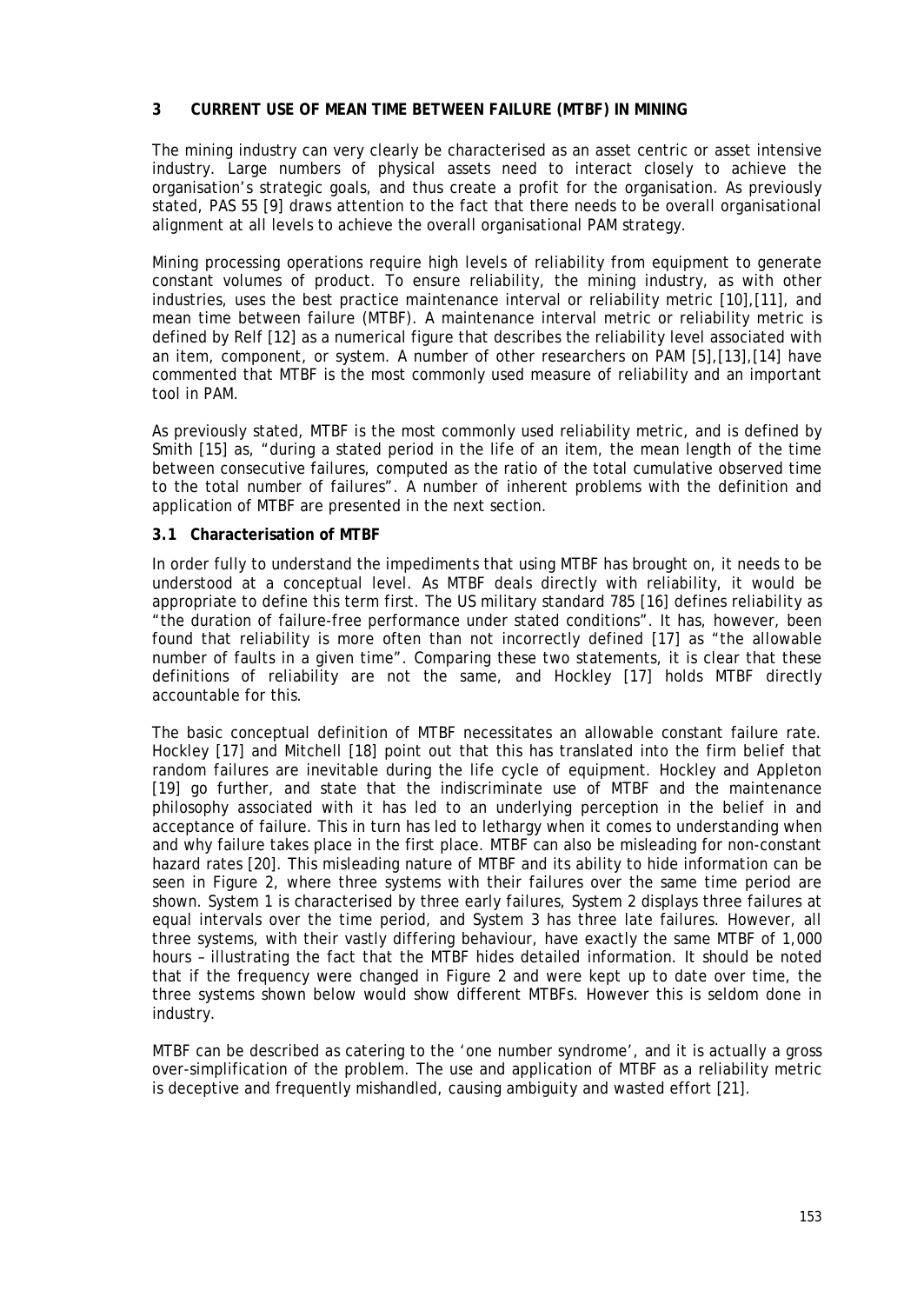

**Figure 2: Misleading nature of MTBF [22]**

<span id="page-4-0"></span>Relf [12] points out that the MTBF methodology conveys the impression that there is a certain 'allowable' level of failure that can be classified as random. It can also be seen that MTBF accepts failure and cannot be accurately forecast and avoided [23]; it therefore has a negative impact, as it induces unscheduled maintenance activities that, in turn, negatively impact the total life operating cost of the system. Trindade and Nathan [22] very clearly state that there is a need for a better reliability metric that accounts for trends in failure data.

It can be seen by the definition and use of the reliability metric MTBF that a number of inherent and fundamental problems occur with it. The MTBF presumes that failure is inevitable, and thus creates the general assumption that there is no point in striving for the ultimate goal of reliability excellence. This has necessitated a fundamental shift in the way reliability is measured, and has led to the development of a new reliability metric from within the aviation sector that attempts to address the problems identified with the MTBF maintenance interval metric.

### **4 MAINTENANCE FREE OPERATING PERIOD (MFOP) — DEVELOPMENTS FROM AVIATION MAINTENANCE**

The aviation maintenance industry is at the forefront of maintenance technology and practices, due to the innate risks with which it operates. One example is the reliability centred maintenance (RCM) methodology, which originated in the aviation sector and has since found wide acceptance in a vast number of other industries. Another development stemming from the aviation sector is a new reliability metric called the maintenance free operating period (MFOP), defined to address some of the inherent problems associated with the application of MTBF.

## **4.1 Maintenance free operating period (MFOP)**

The maintenance free operating period (MFOP) is the aviation sector's proposed solution to the problems found when applying MTBF to specify reliability. MFOP is defined by a number of authors ([18],[21],[23],[24],[25]) as:

*A period of operation during which the system must be able to carry out all of its assigned missions without any maintenance action and without the operator being restricted in any way due to systems faults or limitation.*

It should be noted that during an MFOP, the system in question is allowed to undergo any planned minimal maintenance, such as with consumables ([18],[24],[26]). The MFOP principle encourages the use of fault-tolerant, redundant, and re-configurable systems [21]. This is seen because redundant components are allowed to fail during the MFOP without forcing any unscheduled or corrective maintenance. In effect, Manzini et al. [25] state that under an ideal MFOP policy, corrective maintenance needs to be bypassed.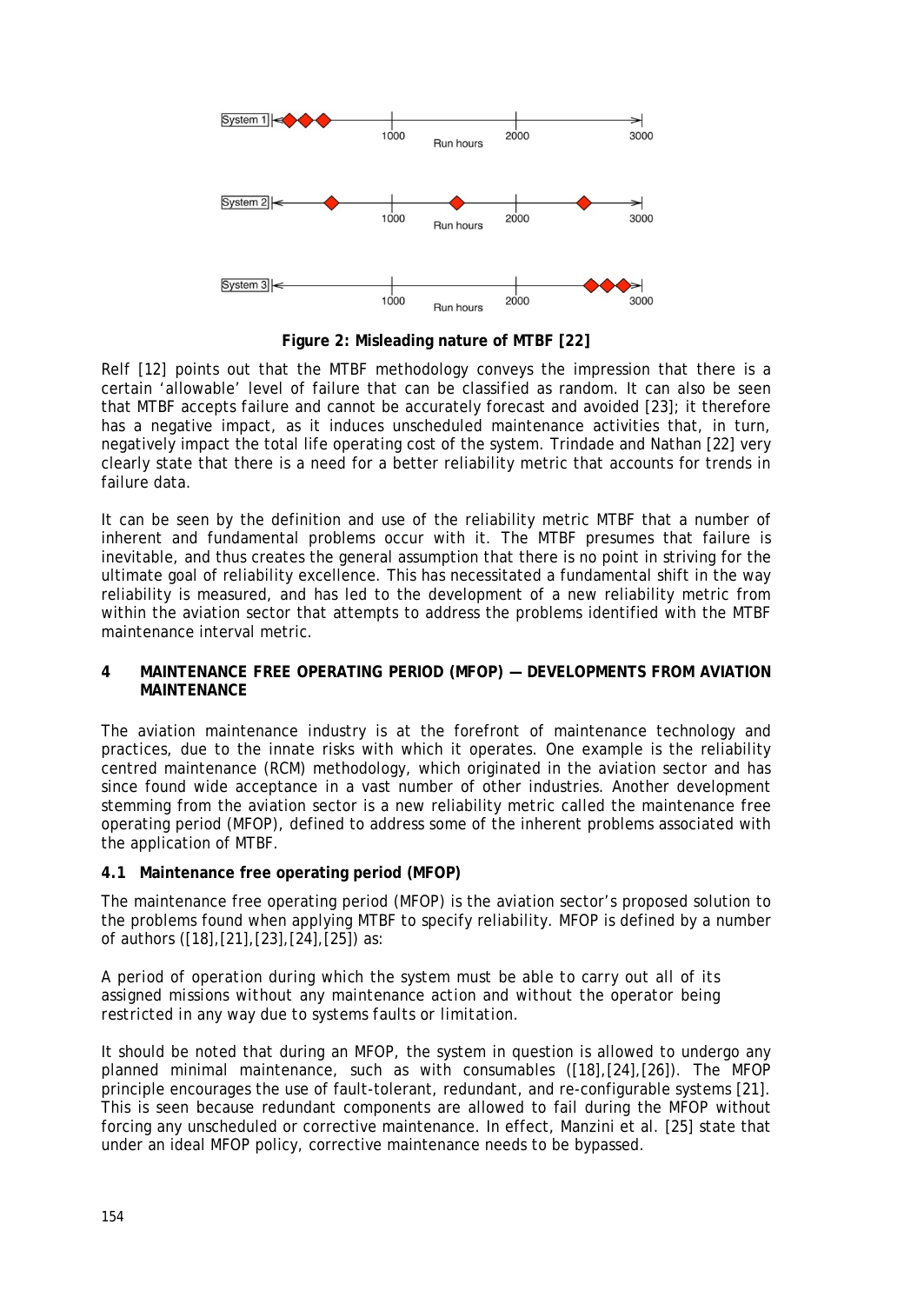Another important term is the maintenance recovery period (MRP). This stems from the fact that major preventive maintenance should only be carried out in previously arranged periods. A MRP is defined as follows [21],[27]: A period of a certain specified duration dependent on the maintenance task that is required. The requirement that periodic maintenance tasks be of different durations for minor and major activities would not change. It can therefore be seen that the length of the MRP is flexible and dependent on the previous and the next MFOP, as well as on the extent of maintenance required.

A final term that is generally relevant is the failure-free operating period (FFOP), defined by Brown and Hockley [21] and Mitchell [18] as "A period during which the equipment shall operate without failure, however, faults and maintenance both planned and unplanned are permissible, i.e. all planned operations and cycles are completed unchanged". [Figure 3](#page-5-0) shows an ideal MFOP cycle including FFOP. Each MFOP is a finite period of operation that is followed by a MRP of specified duration.



**Figure 3: Breakdown of an ideal MFOP over time, including FFOP [21]**

### <span id="page-5-0"></span>**4.2 Explanation of MFOP — the paradigm shift**

For a better understanding of the approach, a brief analysis of the fundamental concept of MFOP is given here. As previously stated, MTBF by definition accepts failure, thus inducing corrective maintenance activities. This in turn has a negative impact on the total life operating cost. Taking this into account, it would be advantageous to be able to guarantee a certain MFOP; this would decrease corrective or unscheduled maintenance, thereby reducing the total life cycle operating cost of the system. In this regard, MFOP amounts to a maintenance philosophy that builds on the operational requisite of needing periods of guaranteed availability and reliability.

Long [23] mentions that the MFOP methodology drives change in three areas: design, operation, and maintenance planning. Three main pillars are used by MFOP to achieve success in an operating environment with minimal maintenance: failure anticipation, avoidance, and maintenance delay. A key contrast between MFOP and MTBF is the fact that MFOP assumes, from the beginning, that success is attainable and that the probability of success can be accurately forecast. MFOP specifies customers' needs in unambiguous terms [21]. Another point by Hockley [17] is that, as MFOP attempts drastically to reduce corrective maintenance and the associated costs, this would substantially increase a company's asset effectiveness and lower the supportability costs of their assets. [Figure 4](#page-6-0) shows some motivators for the application of MFOP as a reliability metric. Included in [Figure 4,](#page-6-0) Brown and Hockley [21] make the point that by applying the MFOP methodology, maintenance needs would be more accurately known, thus decreasing the logistical footprint and spares consumption. These points about the respective approaches of MTBF and MFOP are summarised in [Table 1.](#page-6-1)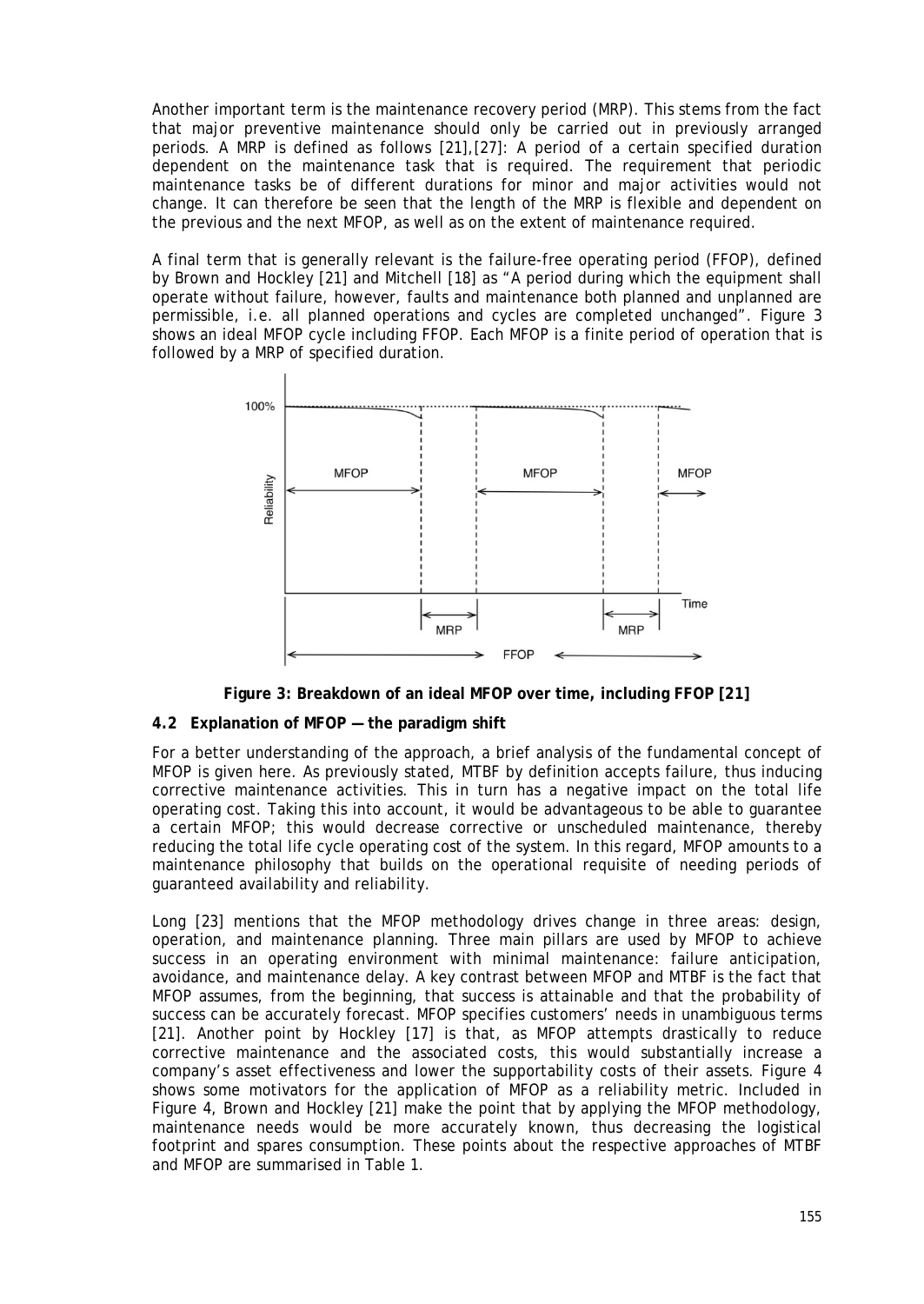By applying the MFOP concept, reliability of equipment would be improved and enhanced, and more focused improvements could be made. This is because the philosophy forces operators to know the equipment, making them more likely to identify the true causes of failure. Khan [28] states that the greatest competitive advantage in today's global environment is equipment reliability. Applying MFOP instead of MTBF would go a long way to achieving this.



**Figure 4: Motivators for MFOP [21]**

## <span id="page-6-1"></span><span id="page-6-0"></span>**Table 1: Summary of the advantages of MFOP contrasted with the approach of MTBF [12],[18],[21],[29]**

| <b>MFOP</b>                                    | MTBF                                          |  |
|------------------------------------------------|-----------------------------------------------|--|
| Assumes that success is attainable and that    | Accepts that failure cannot be accurately     |  |
| failures can be accurately forecast.           | forecast or avoided.                          |  |
| Attempts to eliminate<br>unscheduled           | Accepts random failure, thus catering for     |  |
| maintenance.                                   | unscheduled maintenance.                      |  |
| Replaces expensive unscheduled maintenance     | Endorses unscheduled maintenance through      |  |
| with scheduled maintenance.                    | the acceptance of failure.                    |  |
| Bottom-up approach to maintenance.             | Top-down approach to maintenance.             |  |
| Provides a more focused and customised         | MTBF is by definition an average calculation, |  |
| approach to maintenance; helps operators to    | and is not as focused as MFOP is.             |  |
| understand their equipment better.             |                                               |  |
| Exploits systems that are redundant and        | Treats all systems the same.                  |  |
| reconfigurable.                                |                                               |  |
| MFOP enables maintenance downtime to be        | MTBF does not directly provide for this.      |  |
| scheduled around operational commitments       |                                               |  |
| given that the probability of failure time is  |                                               |  |
| acceptable.                                    |                                               |  |
| Has the potential to reduce logistic footprint | Spares will not always be known or available. |  |
| by more accurately forecasting which spares    |                                               |  |
| are needed.                                    |                                               |  |

## **5 METHODOLOLGY FOR ANALYSING SYSTEMS**

A methodology to analyse the MFOP performance of systems is presented in this section. The authors have synthesised it from various sources. An overview is given in [Figure 5.](#page-7-0) It is split into four distinct phases. In Phase 3, data analysis and failure statistics are applied to the data set found in Phase 2. Two different streams are given in Phase 3: one for a non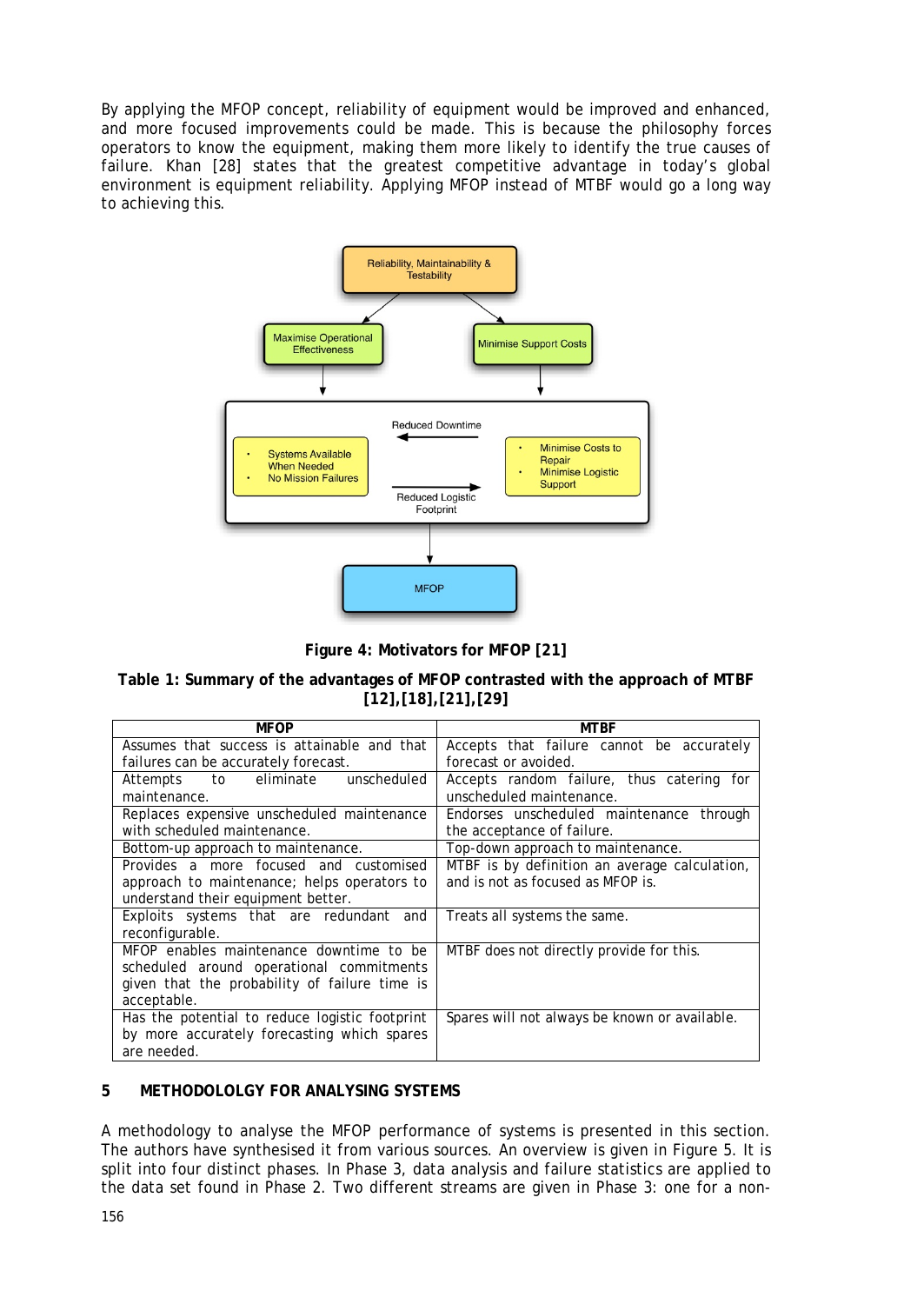repairable system, the other for a repairable system. The developed methodology is applied later in a case study, discussed in Section 6.



**Figure 5: Authors' application methodology for MFOP analysis**

## <span id="page-7-0"></span>**5.1 Phase 1: Selection of equipment**

When equipment is selected for the application of the MFOP methodology, two basic questions should be asked. Is it critical that the equipment be kept running, thus needing minimal interruptions or unplanned maintenance? This decision should be made to minimise the potential output loss of this equipment by reducing, and ultimately eliminating, the need for unplanned maintenance.

Setting system boundaries is also important in this phase. This can depend on the level of detail available in the failure data; if very detailed maintenance data is available, the study can be conducted on a single component level. Horizontally, the system boundaries are dependent on the complexity of the system and of the systems around it.

# **5.2 Phase 2: Data collection**

It is very important that the correct maintenance data is sampled. The maintenance data only needs to be relevant to the system that is chosen for the analysis. Job cards need to be processed to ascertain the root cause failure. Two types of data points are obtainable: the first is a failure, where the system failed completely and the operation had to be stopped; the second is a suspension, or suspended data point, where scheduled maintenance was carried out on the system. A database should be created for the data set found; the preferred software for this purpose would be Microsoft Excel.

### **5.3 Phase 3: Data analysis**

Two types of systems are available within this phase: a non-repairable and a repairable system. A non-repairable system is defined by Ascher and Feingold [30] as a system that is discarded after its first failure at system level. A repairable system is defined by the same author [30] as a system that, after failing to perform one or more of its functions satisfactorily, can be restored fully by any method other than complete replacement. In this paper, systems are generally described as either repairable or non-repairable, based on the properties of the failure data they generate, and on their physical properties. Failure data from a system that is independent and identically distributed is classed as nonrepairable, and failure data from a system that displays a trend (increasing or decreasing) is classed as repairable. Even if a system is physically repairable, it can still produce failure data that is independent and identically distributed, and would therefore be classed as nonrepairable for the analysis.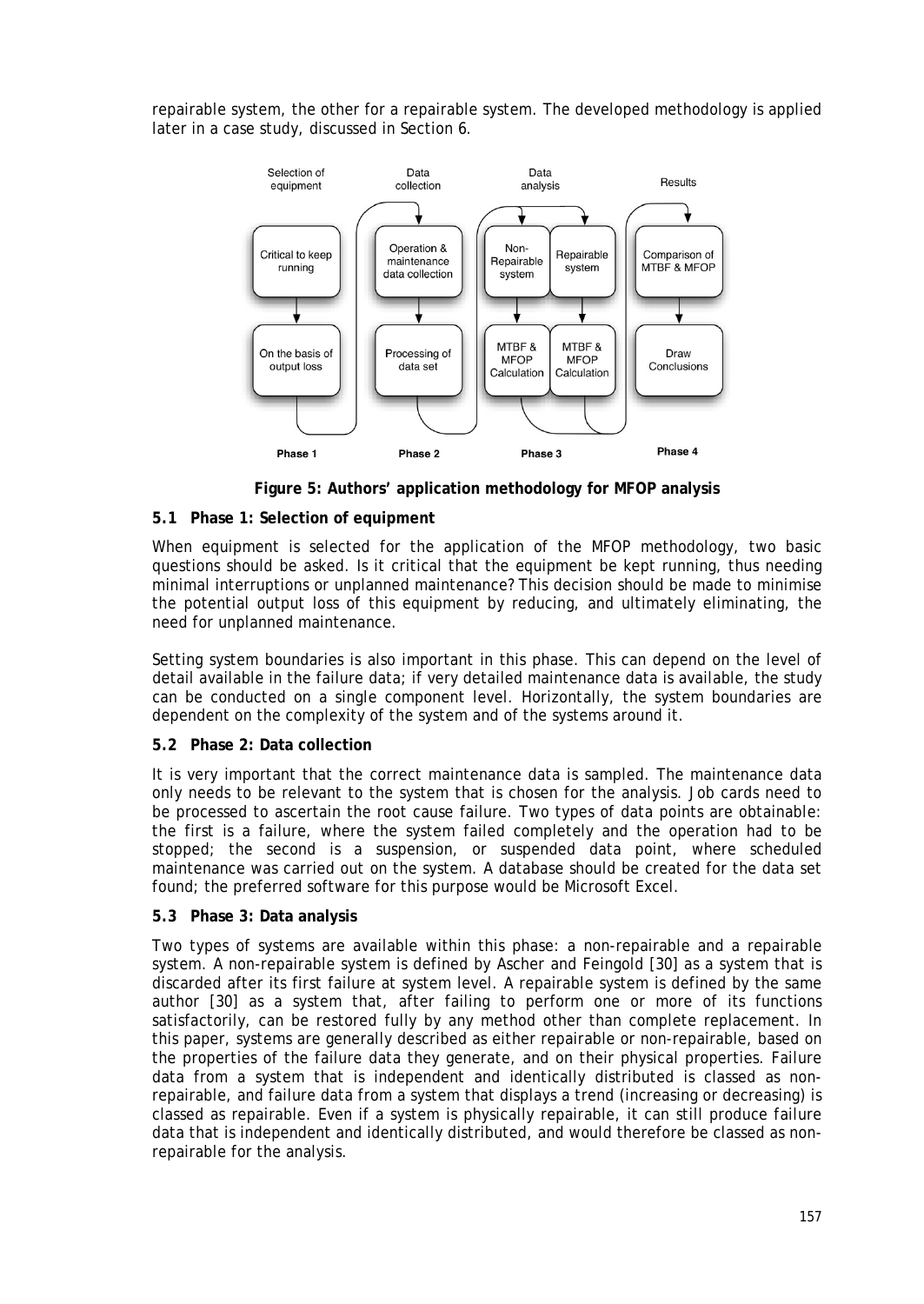The first step within this phase is to determine whether a trend is present in the data set found in the previous phase. The Laplace trend test is commonly used for this; it tests whether a trend is present in a data set, and thereby determines whether the data follows a homogenous Poisson process (HPP) or a non-homogenous Poisson process (NHPP). If a trend is present in the data, it can be modelled as a repairable system using an NHPP, for which the power law NHPP can be used to model the system. Once the system has been modelled in this way, the MFOP of the system can be computed. The Laplace trend test is shown in Equation 5.1.

$$
U_L = \frac{\sum_{i=1}^{n-1} \frac{T_i}{n} - \frac{T_n}{2}}{T_n \sqrt{1/12(n-1)}}\tag{5.1}
$$

The following outcomes are possible from the Laplace test: if  $U_1 \geq 2$  then there is strong evidence for reliability degradation; whereas if  $U_L \le -2$  then there is strong evidence for reliability improvement. Between  $-1 \le U_L \le 1$ , there is no evidence of an underlying trend. In the two cases where  $2 > U_L > -1$  or  $-1 > U_L > -2$ , the Laplace test cannot indicate with certainty whether or not a trend is present in the data set; in such a case an alternative trend test such as the Lewis-Robinson test can be applied.

#### *5.3.1 Non-repairable system analysis*

As mentioned above, even if the physical system is classified as repairable, it may still behave in a way that yields data that calls for a non-repairable HPP system analysis. This is the case if the Laplace trend test shows that there is no trend present in the data set; the Weibull distribution, shown in Equation 5.2, is then used for this purpose.

$$
f(x) = \frac{\beta}{\eta} \left(\frac{x}{\eta}\right)^{\beta - 1} \cdot \exp\left(-\left(\frac{x}{\eta}\right)^{\beta}\right)
$$
 (5.2)

Here  $\beta$  is the shape parameter and  $\eta$  is the scale parameter of the Weibull distribution, with  $\beta > 0$  and  $\eta > 0$ . To calculate the parameters  $\beta$  and  $\eta$  numerically, the 'maximising the likelihood' method can be applied; this is shown in Equation 5.3.

$$
\ln L(X_i, \theta) = \sum_{i=1}^{m} \left[ \ln \frac{\beta}{\eta} + (\beta - 1) \ln \frac{X_i}{\eta} \right] - \sum_{j+1}^{r} \left( \frac{X_j}{\eta} \right)^{\beta} \tag{5.3}
$$

 $\sum_{i=1}^n$   $\sum_{i=1}^n$   $\sum_{j+1}$   $\sum_{j+1}$   $\sum_{j}$ calculations can be performed. The numeric MTBF is found in Equation 5.4.

$$
MTBF = \frac{\sum X_i}{m}
$$
 (5.4)

The statistical MTBF can be calculated by Equation 5.5 [31].

$$
E[X_{r+1}] = \frac{\int_0^\infty x \cdot f(x) dx}{\int_0^\infty f(x) dx}
$$
 (5.5)

 $\int_0^\infty f(x) dx$ <br>MFOP can now be calculated using Equation 5.6 [24]. However, before this is shown, we introduce and define the term 'maintenance free operating period survivability' (MFOPS) as: The probability that the part, subsystem, or system will survive for the duration of the MFOP, given that it was in a state of functioning at the start of the period [24].

$$
MFOPS(x_{mf}) = exp\left(\frac{x^{\beta} - (x + x_{mf})^{\beta}}{\eta^{\beta}}\right)
$$
\n(5.6)

Here, Equation 5.6 gives the probability of surviving  $t_{mf}$  units of time, given that the system has already survived  $t$  units of time. From these calculations, conclusions can be made about the actual performance of the system that is analysed by comparing the MFOP with the MTBF.

#### *5.3.2 Repairable system analysis*

The second possibility of Phase 3 in the methodology is the repairable systems theory. If the Laplace trend test showed that there is an underlying trend in the data set, then the system should be modelled using the power law NHPP shown in Equation 5.7.

$$
\rho = \lambda \delta t^{\delta - 1}
$$
 (5.7)  
meters  $\lambda$  and  $\delta$  of Equation 5.7 the least squares method

In order to estimate the parameters  $\lambda$  and  $\delta$  of Equation 5.7, the least squares method is used (though this will not be elaborated on in this paper). Now that the system can be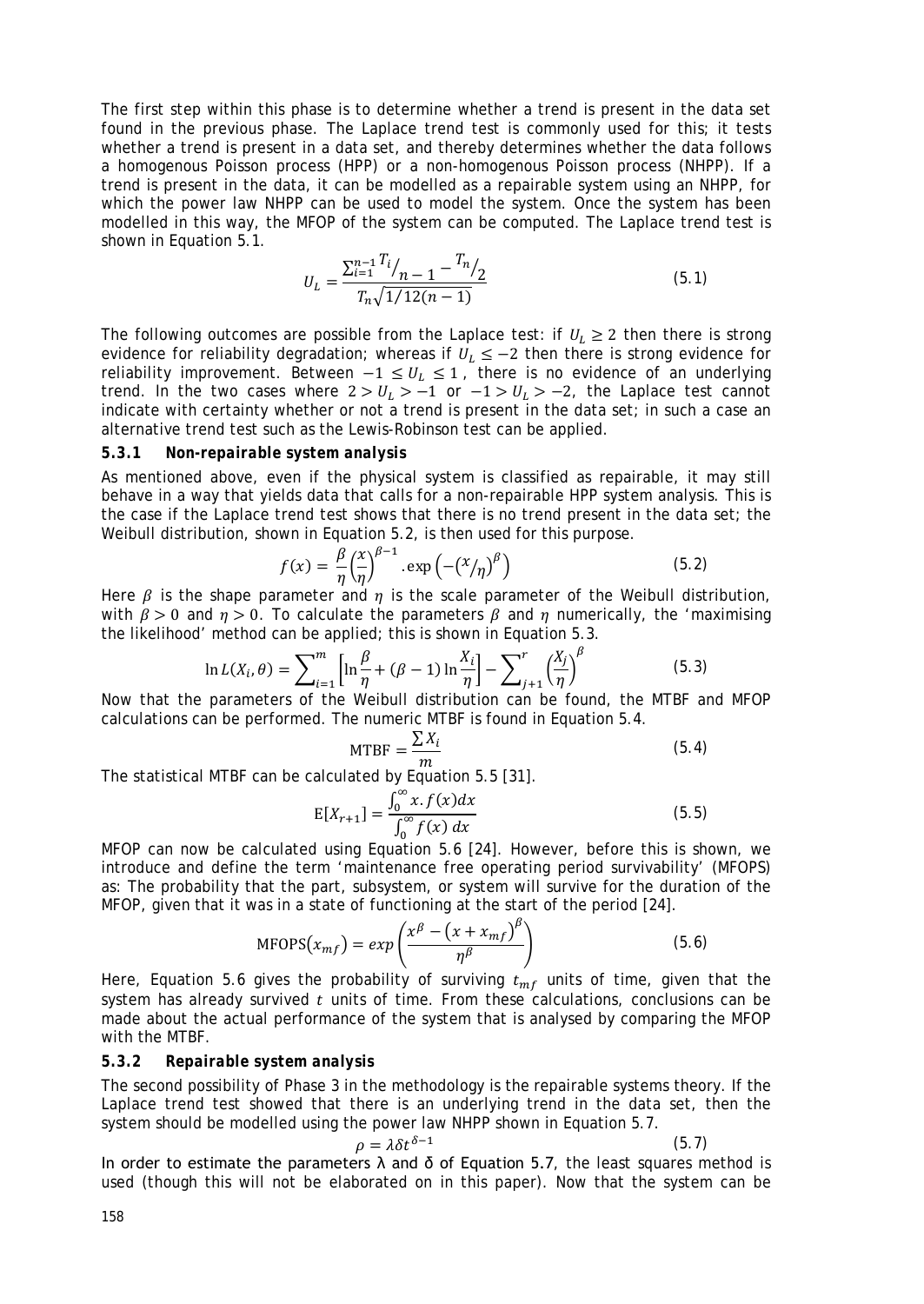modelled using the power law NHPP and the parameters are numerically known, the MTBF and MFOP calculations can be performed. The numeric MTBF is found in Equation 5.8 [31].

MTBF<sub>$$
\rho
$$</sub>(t<sub>1</sub>  $\rightarrow$  t<sub>2</sub>) =  $\frac{(t_2 - t_1)}{\lambda(t_2^{\delta} - t_1^{\delta})}$  (5.8)

The statistical MTBF for a repairable system can be calculated by Equation 5.9 [31], where the system is put back into operation after the last recorded failure, and then the next failure of the system can be predicted.

$$
E(T_{r+1}|t = T_r) = \left(\frac{1 + \lambda T_r^{\delta}}{\lambda}\right)^{1/\delta}
$$
\n(5.9)

The calculation of the MFOP of a repairable system can now be performed using Equation 5.10; this equation is derived, as with a non-repairable system, from the reliability function.

$$
MFOPS(t_{mf}) = e^{-\lambda((t_{mf} + T_r)^{\delta} - (T_r)^{\delta})}
$$
\n(5.10)

Here,  $T_r$  is the global time unit of the last known time event, and the parameters  $\lambda$  and  $\delta$ have been found previously through the least squares method.

#### **6 CASE STUDY**

The case study conducted in this section applies the MFOP principle to a real-life system found in the mining sector. The case study was conducted through Anglo American Plc, at their subsidiary Anglo Platinum. Data was collected at one of Anglo Platinum's bushveld complex mines in South Africa.

#### **6.1 Chosen system**

The system that was chosen to be studied was an arrangement of three cone crushers. These cone crushers are used for secondary crushing operations; the relative position of the crushers within the system is shown in [Figure 6.](#page-9-0)



**Figure 6: Relative position of the secondary crushers**

<span id="page-9-0"></span>The crushers are pivotal to the smooth operation of the complete system and of the equipment that is situated downstream. They have been found to be susceptible to breakdowns and unscheduled maintenance activities in the past and to hamper the continuous operation of the system. The system boundaries of the crushers are shown in [Figure 6.](#page-9-0) The crushers are analysed individually, and any failure pertaining to one of the crushers is included in the data set.

### **6.2 Analysis of Crusher 3**

Due to the repetitive nature of the analysis for each crusher, only the analysis for Crusher 3 is detailed here, with a summary given at the end. Maintenance and failure data was obtained for the crusher within the period 2010 to 2011; about a year of data was collected, yielding 90 events.

In order to gain a better understanding of the predominant causes of failure, a Pareto analysis was conducted on the data set. The Pareto chart is shown in [Figure 7,](#page-10-0) and shows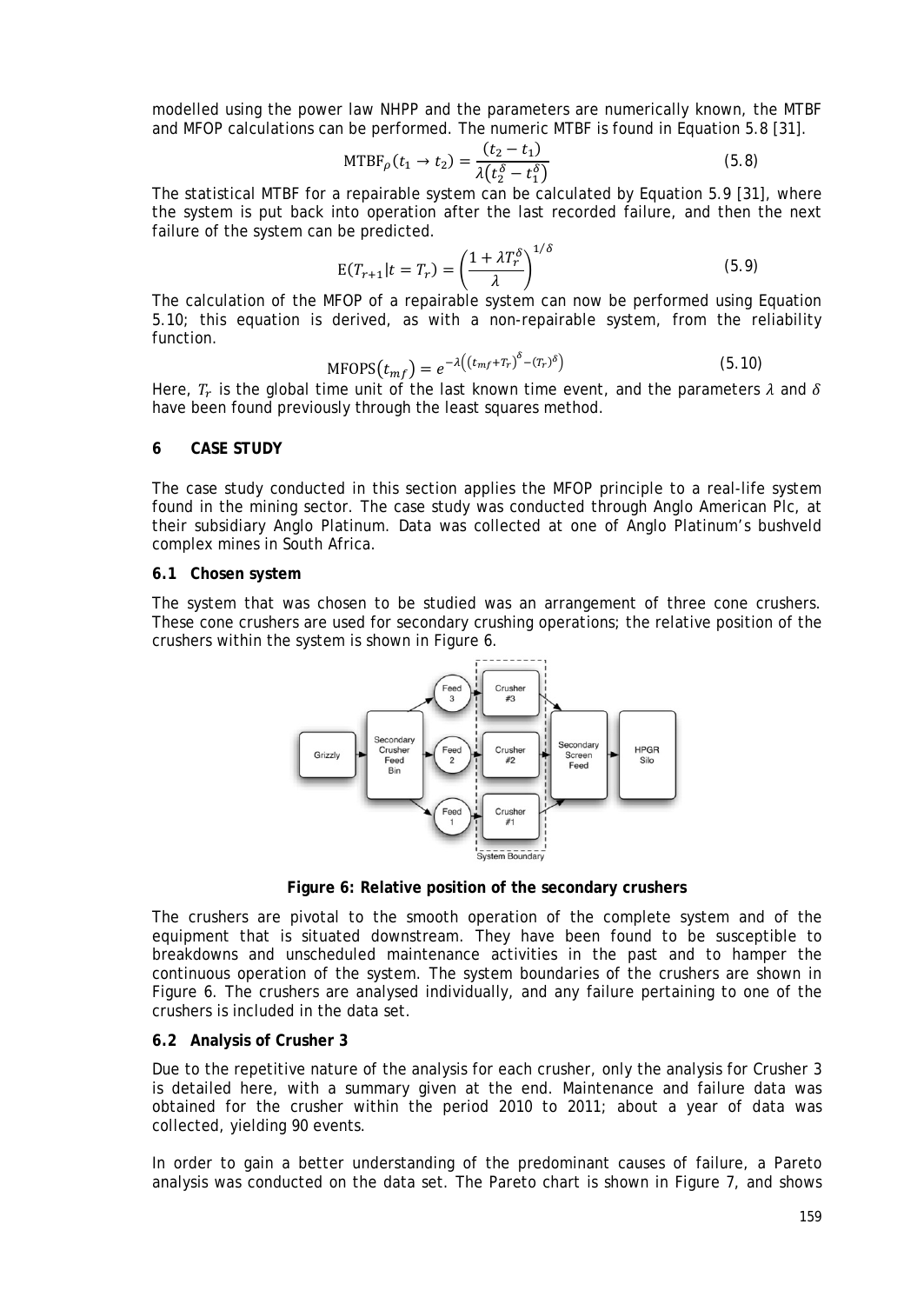that the top two causes of failure are the lube system and other/unplanned maintenance. The latter category was data points where the root cause of failure could not be identified unambiguously.



**Figure 7: Pareto chart for Crusher 3**

<span id="page-10-0"></span>The Laplace trend test was then applied to the data set from Crusher 3, and found to be  $U_{ICR3}$  = 1.60. This puts Crusher 3 into the grey area of the Laplace test, meaning that the test cannot conclusively say whether or not a trend is present in the data. The Lewis-Robinson trend test, a modification of the Laplace test, was then applied to the data, and a result of  $U_{IRCR3}$  = 1.59 was obtained. This is still within the grey area of the test, and therefore provides inconclusive evidence of a trend being present or not. This information is necessary in order to know whether the system should be modelled using an HPP or an NHPP. The data set was then looked over again (a failure versus a cumulative time plot can assist with this). Looking at the inter-arrival times of events, it was assumed that no trend was present in the data, and Crusher 3 would be modelled with the Weibull distribution.

<span id="page-10-1"></span>In order numerically to obtain the shape and scale parameters of the Weibull distribution, β, and η respectively, the 'maximising the likelihood method' is used, with the results given in [Table 2.](#page-10-1)

| Parameter | Value  |
|-----------|--------|
|           | 0.9239 |
|           | 78.114 |

**Table 2: Weibull parameters found for Crusher 3**

Substituting the parameters found into Equation 6.1 gives the specific Weibull distribution for Crusher 3, shown below.

$$
f(x) = \frac{0.924}{78.1} \left(\frac{x}{78.1}\right)^{-0.076} . \exp(-(x/78.1)^{0.924})
$$
 (6.1)

From Equation 6.1, the probability density function (PDF) can be plotted, and is shown in [Figure 8.](#page-11-0) For comparative purposes, the MTBF can be calculated from the data set obtained for Crusher 3. It is possible to calculate two different MTBFs: a numeric MTBF, widely used in industry; and a statistical MTBF calculated with the aid of failure statistics. The results are summarised in [Table 3.](#page-11-1)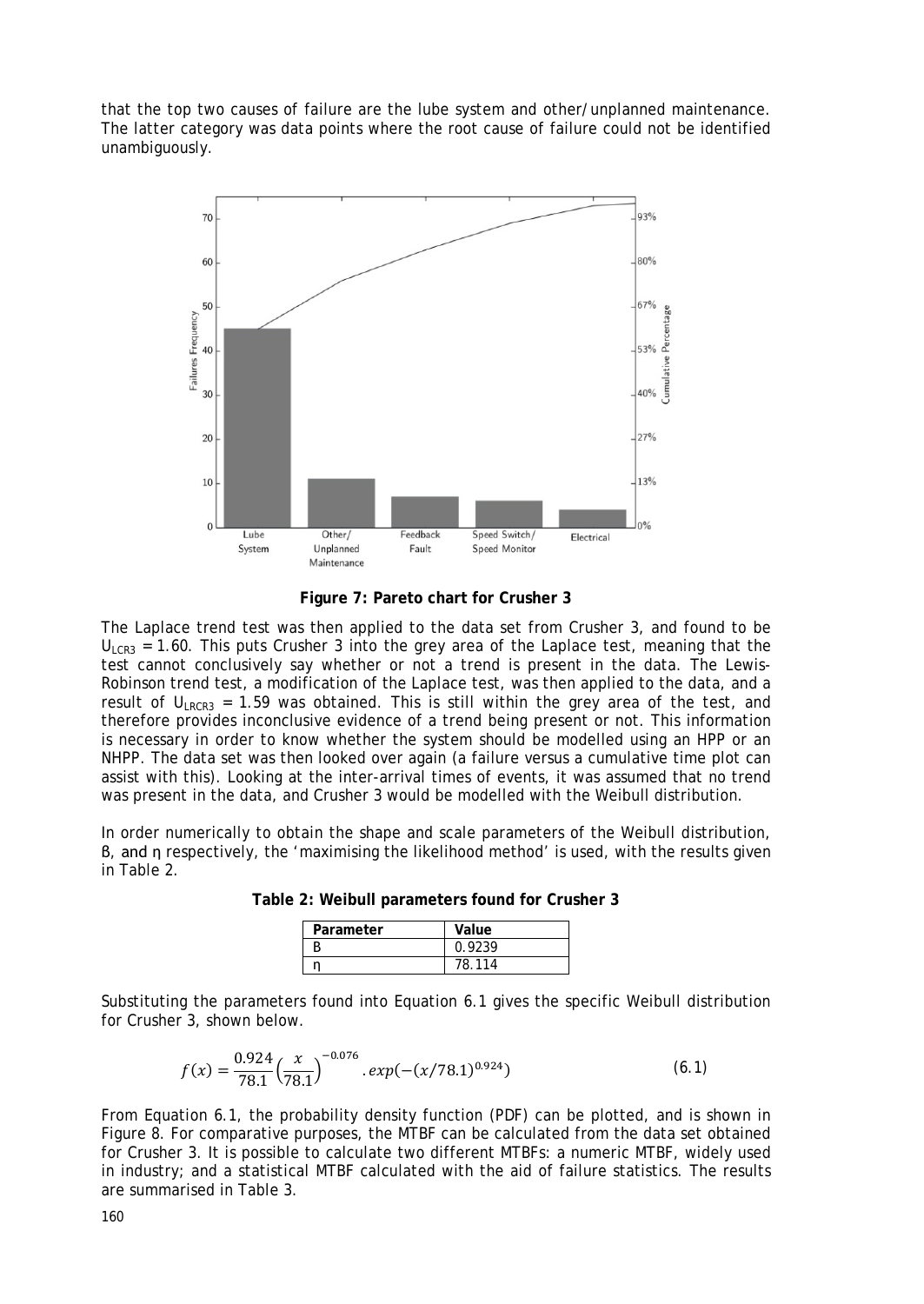



**Table 3: Summary of MTBFs found for Crusher 3**

| <b>MBTF Type</b>        | <b>Hours</b> |
|-------------------------|--------------|
| Numeric MTBF            | 64.5         |
| <b>Statistical MTBF</b> | 81           |

<span id="page-11-1"></span><span id="page-11-0"></span>As the β and η parameters of the Weibull distribution are now known for Crusher 3, MFOP calculations can be done. Equation 5.6 is used to determine the MFOP and MFOPS for Crusher 3. The plot of the MFOP length against the probability of achievement, MFOPS, is shown in Figure 9 below.



**Figure 9: Probability of achieving MFOP length for Crusher 3**

<span id="page-11-2"></span>It can be seen from [Figure 9](#page-11-2) that Crusher 3 does not provide a particularly high MFOP at a high probability of achievement, MFOPS. Comparing the found numeric MTBF value for Crusher 3 of 65 hours with the same length MFOP, it is seen that Crusher 3 has only about a 44 per cent chance of completing that period without requiring any unscheduled maintenance actions. In a 24-hour MFOP, which is relatively easy to comprehend, it can be seen that Crusher 3 has a 71 per cent chance of completing a full day without requiring unscheduled maintenance actions.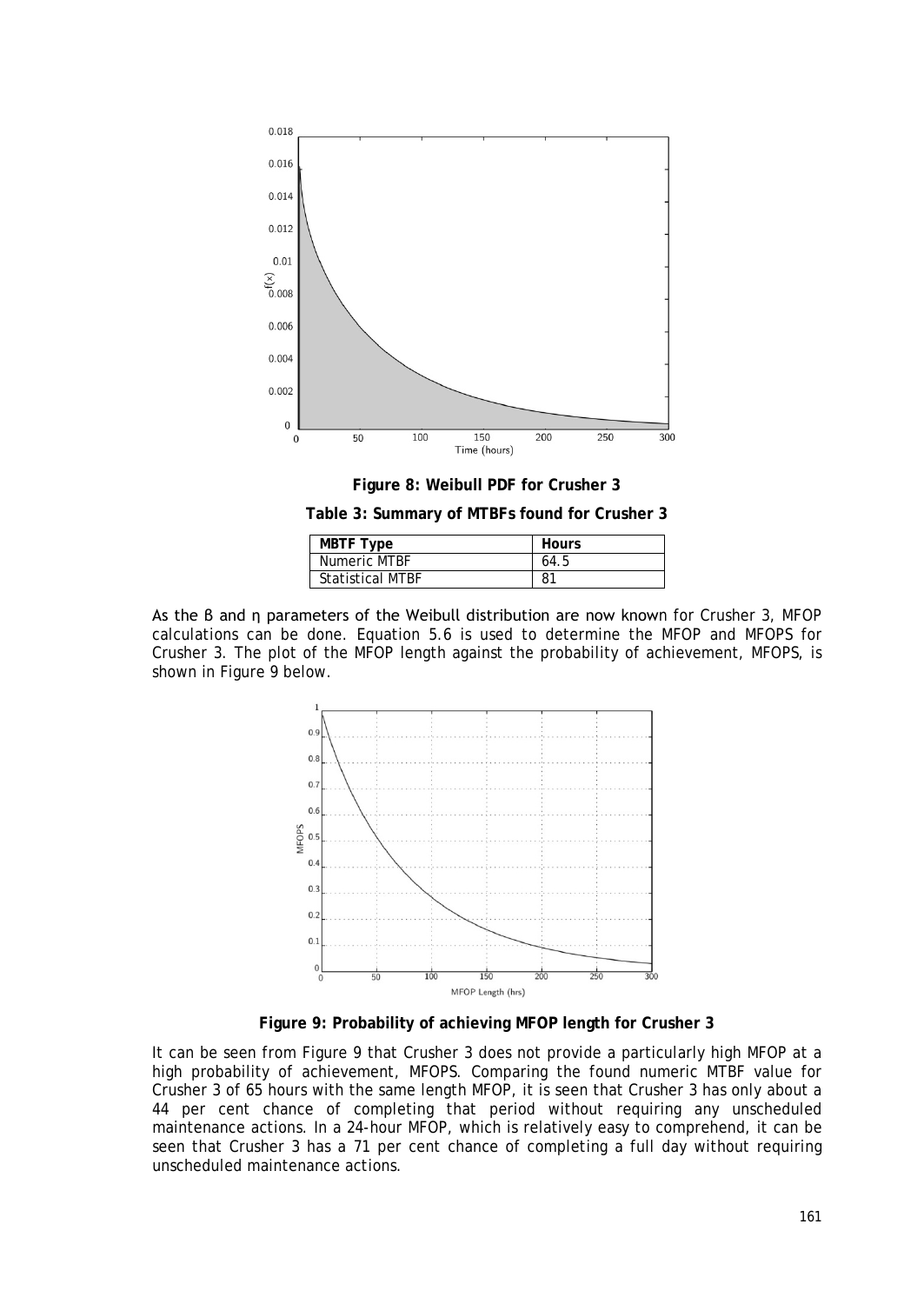A hypothetical case was set up to demonstrate the MFOP principle more clearly. This is done to illustrate how MFOP can be used to create tangible and perceivable reliability targets, expressed in simple percentages. The hypothetical case consisted of the removal of the top two failure cases shown in the Pareto chart in [Figure 7.](#page-10-0) Here the categories 'lube system' and 'other/unscheduled' maintenance were removed from the data set and a new data set was formed. This new data set was then analysed, again using the same methodology. The shape and scale parameters were found, and MFOP calculations were performed on the hypothetical Crusher 3. [Figure 10](#page-12-0) shows a plot of the MFOP performance for both the current crusher and the hypothetical crusher.



<span id="page-12-0"></span>**Figure 10: Probability of achieving MFOP length for both hypothetical and current Crusher 3**

Comparing the two systems, a vast difference is seen in the MFOPS at a certain MFOP length. The hypothetical system is much more reliable than the current system, taking the previously established MTBF of 65 hours. Crusher 3 has a 44 per cent chance of achieving this, while the hypothetical crusher has an 82 per cent chance – a sizable improvement. A complete overview of all three crushers is given in [Figure 11.](#page-12-1)



<span id="page-12-1"></span>**Figure 11: MFOP performance for all three crushers**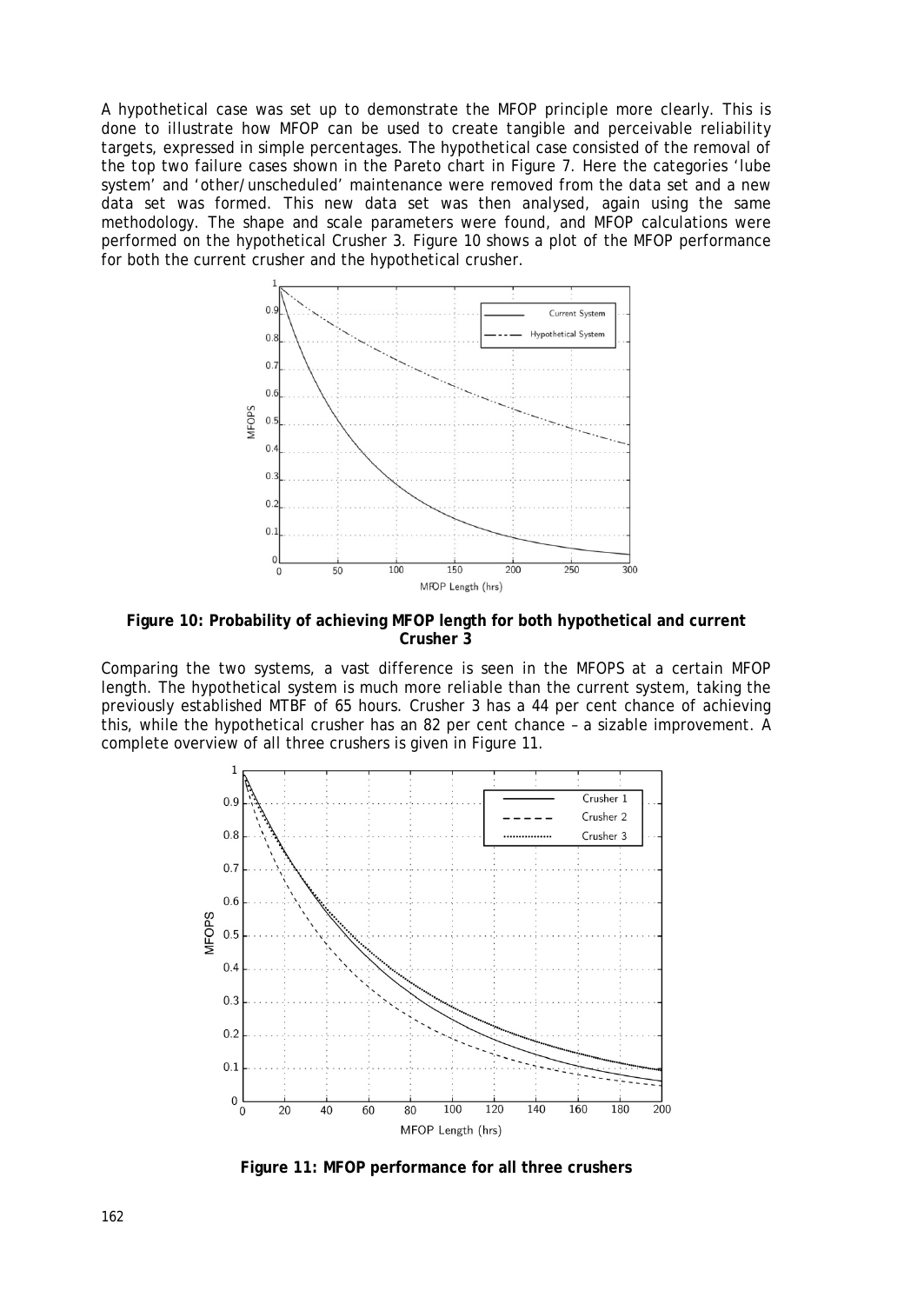<span id="page-13-0"></span>

| Crusher   | <b>Numeric MTBF</b> | <b>Statistical MTBF</b> |
|-----------|---------------------|-------------------------|
| Crusher 1 |                     |                         |
| Crusher 2 | 50                  |                         |
| Crusher 3 | 04.5                |                         |

### **Table 4: Summary of MTBFs found for all crushers**

Comparing the MTBFs and MFOPs found for all crushers, shown in [Table 4](#page-13-0) and [Figure 11](#page-12-1) respectively, a number of observations can be made. Immediately noticeable is that Crusher 1 and Crusher 2 have an MTBF that is virtually the same; however, their reliability characteristics are vastly different. Looking at MFOP length in [Figure 11](#page-12-1) (which is equal to that of the shared MTBF of both crushers), it can be seen that at exactly the same MFOP of 50 hours, Crusher 1 has an MFOPS of 50 per cent and Crusher 2 an MFOPS of only 40 per cent. This illustrates the vastly different reality of the crushers' performances, and shows how MFOP provides a more 'complete' picture. Another point to make is that for reliability performance, Crushers 1 and 3 are very similar for about the first 60 hours of operation.

### **7 CONCLUSION**

The aviation industry has come up with a new reliability metric that addresses the intrinsic issues found when using the MTBF. This new maintenance interval metric is called MFOP. The methodology developed and applied in a mining specific case study enable a number of conclusions to be drawn.

It can be seen that MTBF caters for the 'one number syndrome', oversimplifying the problem that it attempts to address. Using MTBF to describe the reliability of a system creates a certain intellectual laziness. MTBF, by definition, makes the absolute presumption that failure is inevitable, and therefore does not create or foster a culture of excellence or improvement; on the contrary, it yields mediocrity, as it assumes failure.

Analysis of the case study showed that the numeric MTBFs found for the crushers described them in a limited fashion; they did indeed indicate that the system seems unreliable, but only provided a very limited one dimensional view. The MTBF described two of the three crushers as having the same reliability characteristics, even though their reliability was different; MFOP exposed the difference more accurately. A number of other authors have shown that the ethos of MFOP assumes that unscheduled maintenance or failures should not be accepted, but should be minimised as far as possible; and that success is attainable, in direct contrast with the approach of MTBF. The MFOP school of thought demands that reliability management establish and strive for certain time intervals that do not require intervention, because the system can be trusted without being 'touched' to survive the mission; MFOP thus enables better reliability target setting. The results of the case study were presented to Anglo American management, engendering very positive feedback and interest.

An MFOP reliability target is far more tangible and perceivable than an MTBF target. This should enable maintenance engineers to perform more focused maintenance, as reliability targets can now be visually tracked. MFOP is a far more appropriate school of thought and realistic reliability metric to assess the reliability of physical assets.

### **NOMENCLATURE**

- *β* Shape parameter for the Weibull distribution
- *η* Scale parameter for the Weibull distribution *Λ*, δ Parameters required for the Power Law NHPP
- *Parameters required for the Power Law NHPP*
- *r* Total number of observed events
- *m* Total number of observed failures
- $x$  Continuous time<br> $X$  Discrete event ti
- *X* Discrete event time measured in local time <br>*T* Discrete event time measured in global time
- Discrete event time measured in global time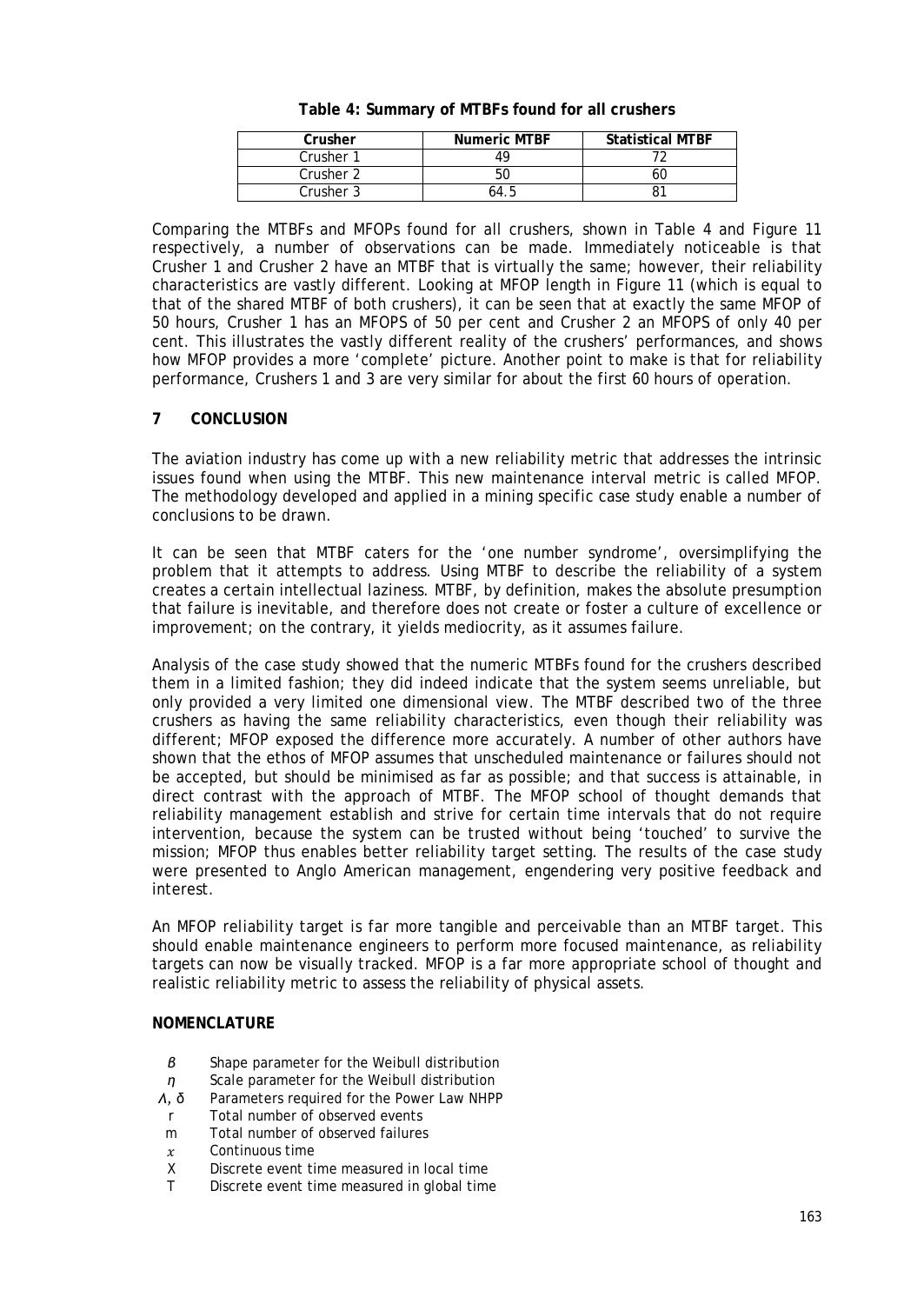- *E[]* Expected value
- $U_L$  Laplace trend test<br>  $x_{mf}$  Length of MFOP for
- $x_{mf}$  Length of MFOP for non-repairable systems<br>  $t_{mf}$  Length of MFOP for repairable systems
- Length of MFOP for repairable systems

#### **REFERENCES**

- **[1] Heng, A., Zhang, S., Tan, A. & Mathew, J***.* 2009. Rotating machinery prognostics: State of the art, challenges and opportunities**.** *Mechanical Systems and Signal Processing,* 23(3), pp. 724-739.
- **[2] Mobley, R.** 2002**.** *An introduction to predictive maintenance.* Butterworth-Heinemann**.**
- **[3] Vanier, D.** 2001. *Asset management a to z.* NRCC/CPWA/IPWEA Seminar, pp. 1-16.
- **[4] Federal Highway Administration.** 1999. *Asset management primer.* Federal Highways Administration. Washington, D.C.
- **[5] Hastings, N.A.J.** 2010. *Physical asset management.* Springer-Verlag, London.
- **[6] Amadi-Echendu, J., Willett, R., Brown, K., Hope, T., Lee, J., Mathew, J., Vyas, N. & Yang, B.**  2010. What is engineering asset management? *Definitions, concepts and scope of engineering asset management,* pp. 3-16. Proceedings 2nd World Congress on Engineering Asset Management and the 4th International Conference on Condition Monitoring, pages pp. 116-129, Harrogate, United Kingdom.
- **[7] Amadi-Echendu, J.** 2004. Managing physical assets is a paradigm shift from maintenance. *Engineering Management Conference,* 3, pp. 1156-1160.
- *[8]* **Woodhouse, J.** 2003. *Asset management: Concepts & practices*. The Woodhouse Partnership.
- **[9] British Standards Institution.** 2008. PAS 55: Asset management. *British Standards Institution. Technical Report.*
- **[10] Wessels, W.** 2012. Design-for-mechanical reliability to risk of failure. *RMS Partnership: A Newsletter for Professionals.*
- **[11] Krellis, O. & Singleton, T.** 1998. Mine maintenance The cost of operation. *Coal 1998: Coal Operators' Conference,* pp. 91-90.
- **[12] Relf, M.** 1999. Maintenance-free operating periods The designer's challenge. *Quality and Reliability Engineering International,* 15, pp. 111-116.
- **[13] Cambell, J., Jardine, A. & McGlynn, J.** 2011. *Asset management excellance: Optimizing*  equipment from a life-cycle perspective. 2<sup>nd</sup> edition, CRC Press.
- **[14] Van der Lei, T., Herder, P. & Wijnia, Y.** 2011. *Asset management: The state of the art in Europe from a life cycle perspective.* Springer Verlag.
- **[15] Smith, D.** 2005. *Reliabilty, maintainability and risk: Practical methods for engineers.* 7th edition, Butterworth-Heinemann.
- **[16] U.S. Department of Defense.** 1980. *MIL-STD-785: Reliability program for systems and equipment development and production.* Technical Report. Washington, D.C.
- **[17] Hockley, C.** 1998. Design for success. *Journal of Aerospace Engineering,* 212(6), p. 371.
- **[18] Mitchell, P.** 2000. What the customer wants. Maintenance-free and failure-free operating periods to improve overall system availabilty and reliabilty. *DTIC Document.*
- **[19] Hockley, C. & Appleton, D.** 1997. Setting the requirements for the Royal Air Force's next generation aircraft. IEEE, *Reliabiity and Maintainability Symposium,* pp. 44-49.
- **[20] Todinov, M.** 2003. Minimum failure-free operating intervals associated with random failures of non-repairable components. *Computers & Industrial Engineering,* 45(3), pp. 475-491.
- **[21] Brown, M. & Hockley, C.** 2001. Cost of specifying maintenance/failure free operating periods for the Royal Air Force aircraft. IEEE, *Reliability and Maintainability Symposium,* pp. 425-432.
- **[22] Trindade, D. & Nathan, S.** 2006. Statistical analysis of field data for repairable systems. *Reliability and Maintainability Symposium.*
- **[23] Long, J., Shenoi, R. & Jiang, W.** 2009. A reliability-centred maintenance strategy based on maintenance-free operating period philosophy and total lifetime operating cost anaylsis. *Journal of Aerospace Engineering,* 223, p. 771.
- **[24] Dinesh Kumar, U., Knezevic, J. & Crocker, J.** 1999. Maintenance free operating period An alternative measure to MTBF and failure rate for specifying reliability? *Reliability Engineering & System Safety,* 64, pp. 127-131.
- **[25] Manzini, R., Regattieri, A., Pham, H. & Ferrari, E.** 2009. *Maintenance for industrial systems.*  Springer Verlag.